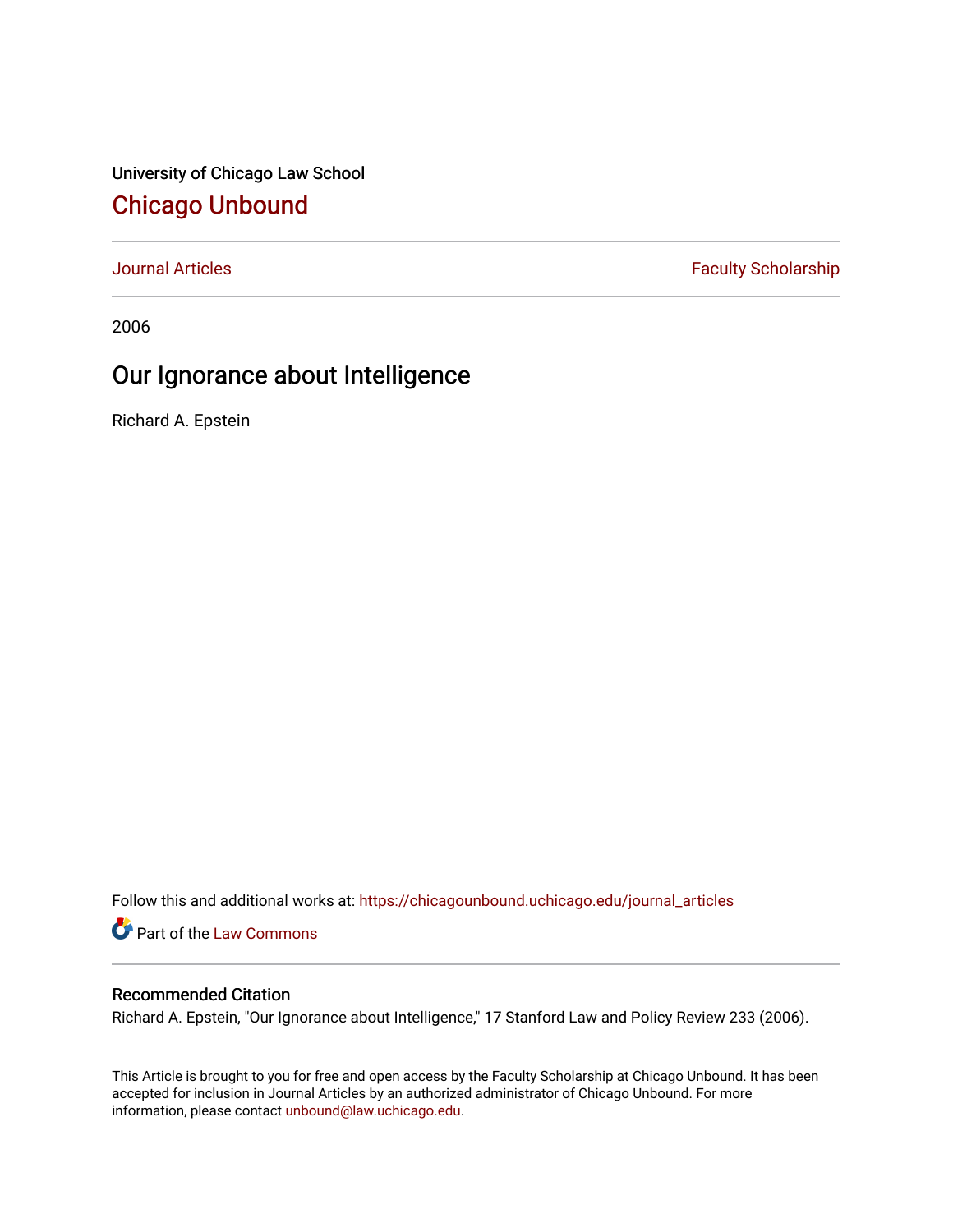# INTRODUCTION:

### OUR **IGNORANCE ABOUT INTELLIGENCE**

#### Richard **A.** Epstein\*

The papers collected in this timely volume of the *Stanford Law and Policy Review vividly show—and it is a good thing—the extent to which the issues* that matter to the academic community are driven by the dominant public controversies of the day. Nowhere is this attention more needed than in dealing with the cluster of issues on what in polite circles is called "intelligence," but in ordinary language goes by the less ambiguous but pointed words of "spying" or "snooping," which we do routinely on our enemies and, yes, even on ourselves and our friends. Yet it would not do to speak of the Central Spying Agency, or CSA, when we can preserve the metaphor by the more diplomatic Central Intelligence Agency (CIA), which no one takes as a government branch of Mensa.

Yet no matter what name we pick, the question of intelligence, spying, or snooping has been with us since the beginning of the Republic, and the various terms that we use to describe it shows vividly our collective ambiguous moral attitude toward the entire project. The evident discomfiture that leads to the use of polite language also has other consequences for public discourse-itself frequently a polite term for partisan squabbling. Painful subjects are best avoided whenever possible. So for long periods of time, the entire intelligence issue (to stick with the polite term for the remainder of this high-minded introduction) escapes systematic public attention because people want to remain blissfully ignorant of the grubby work that relates so intimately, although not necessarily positively, to the preservation of our national security. So long as there are no visible (and risible) systematic crack ups, most people are quite content to leave the entire field in the hands of the experts. Here are two reasons why.

First, any debate over intelligence does not mesh well with an open and robust public debate. The type of information that we need to make judgments

**<sup>\*</sup>** James Parker Hall Distinguished Service Professor of Law, Faculty Director for Curriculum, and Director of the Law and Economics Program, University of Chicago Law School.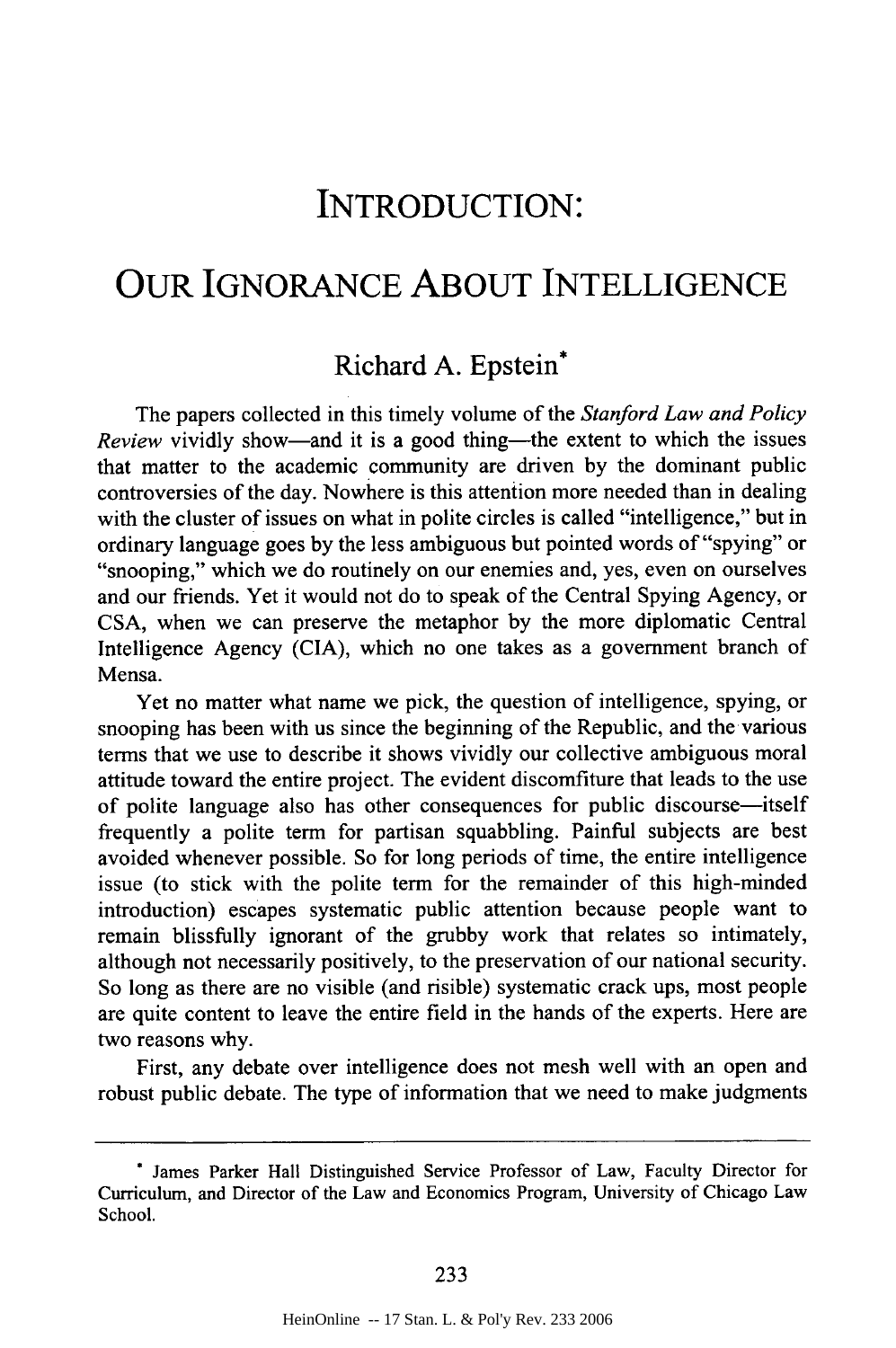for domestic purposes turns out in many instances to be exactly the same information that, once disclosed to public debate, will give aid and comfort to our enemies. There is a respectable argument that it is better to keep this information out of the hands our own citizens than to have it publicly shared with persons who hold hostile intentions toward our safety and survival as a nation. There are few issues on which it could be said, the more that we know, the more vulnerable we become. Hence, at all levels of government, we often conduct the review of intelligence activities behind closed doors and uneasily trust that experts in government will be able to ferret out difficulties in operations and take sensible remedial steps to correct them. There is no question that in times of conflict this impulse gets stronger, not weaker.

Second, the question of intelligence is just plain hard, even for those who have the facts. It is a commonplace observation, which long predates the rise of modem cognitive psychology, that no one does very well in making decisions under uncertainty. The first approximation for any set of sensible decisions is to compare costs with benefits.1 But the announcement of that (true) platitude raises far more questions for anxious discussion than it answers. The initial response of rational decision makers is to simply multiply the probability of harm by the expected magnitude of its occurrence in order to make some estimate of our expected loss. That approach works reasonably well when the probabilities lie in the ranges of which we are familiar, which for most people is in increments of, say, one percent. Those kinds of odds do fairly well in guiding normal investigative work, but they do not necessarily, or even frequently, work well with various kinds of intelligence activities that more than one analyst has analogized to finding a needle in a haystack. This is of course not just any needle, but information about some horrific terrorist plot that could have massive adverse consequences to large portions of our population. As the analogy suggests, even if we look exhaustively we might not find that needle at all, perhaps because it just isn't there.

Multiplying two numbers (risk and severity) together is supposed to generate "the" expected cost. However doubtful that conclusion, the one indisputable truth is that this whole process is fertile ground for good faith disagreement as to the seriousness of given perils, especially when it is easy to make errors in orders of magnitude on either of these dimensions, even with the simplest model of risk assessment. Throw in additional questions of the variation of risk over time, attitudes toward risk aversion, judgments on the wisdom of different methods to counter risks whose form is not fully understood, and it is clear that assumptions necessarily made on incomplete knowledge (a.k.a. faith) often cloud the judgments of even the ablest of individuals. The form of this inquiry may look like the same inquiry that we

*<sup>1.</sup> See generally* RICHARD **A.** POSNER, CATASTROPHE: RISK **AND RESPONSE** (2004) (discussing the use of cost-benefit analysis to evaluate responses to catastrophic threats).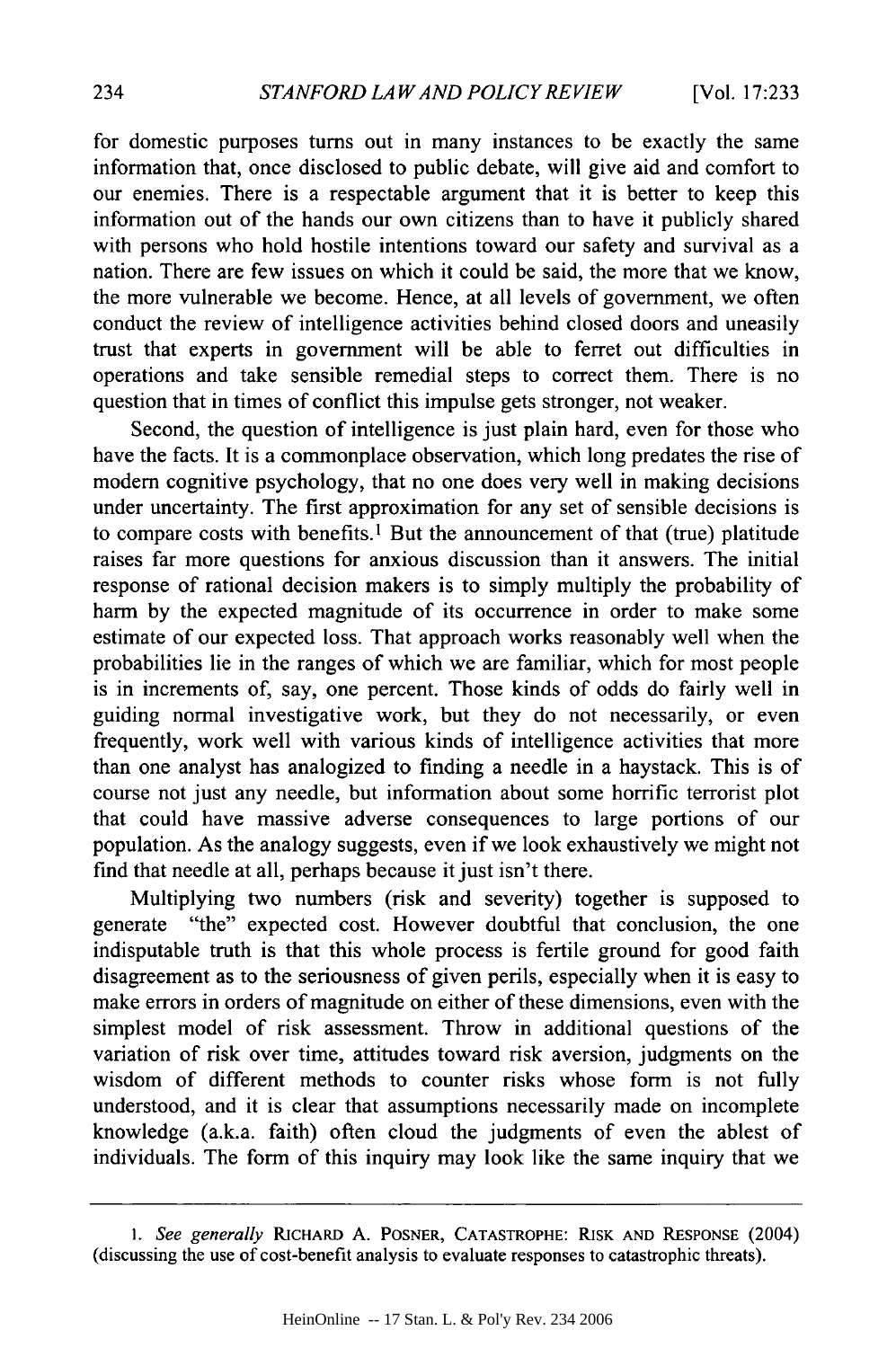235

have in running a cost/benefit analysis in the law of negligence or even antitrust. In practice the stakes are far higher, and the knowledge base on which we operate is far weaker. It's no surprise that a strong sense of intellectual modesty steers many sound people away from working so untidy and stubborn an area. 2

The combination of these two reasons, and doubtless others, often leads us to keep the problem of intelligence at arm's length, even for long periods in our nation's history. But there is nothing like the widespread perception of systematic failure to shock us out of our collective complacency. Ignorance is not always bliss, especially with two notable failures of recent vintage whose ramifications are still not fully understood. Just about everyone accepts that there was serious breakdown on intelligence over whether the Iraqi regime under Saddam Hussein possessed weapons of mass destruction, and, if so, how many and of what type. Part of the problem was doubtlessly a desire to make the evidence conform to the politics, so that individuals in high places (they know who they were) who were intent on deposing Saddam for geopolitical reasons sought an undisputed public mandate for military invasion. That they could not have had such a mandate if the "only" charges against Saddam were system-wide human rights abuses at home, a bellicose posture with respect to his Middle Eastern neighbors, and the easy ability to disrupt large portions of the world's oil supply. The recriminations and protestations on that issue have not run their course. The rise of domestic feuding, or worse, over the pacification and democratization of Iraq, with its American involvement, gives us a constant invitation to revisit the source of major intelligence failures.

Of equal magnitude are the terrible tragedies of September 11, 2001, and the endless second-guessing as to what sound and proactive intelligence could have done in order to prevent that audacious and deadly attack. The dangers that we fear in this context are not that of geopolitical intrigue, but of institutional rigidities, jurisdictional squabbles, bureaucratic inertia, and some all pervasive sense of incompetence and malaise. There are endless debates as to how far the claims of national security penetrate ordinary social life, and equally inconclusive debates as to what parts of our economic, political, social, and cultural lives are proper objects for intelligence oversight. Unfortunately, the world does not divide itself up into areas that are obvious targets of intelligence activities and those that are somehow beyond its sphere. The problem is only made worse because spying and intelligence are highly interactive games. Whenever we find a new way in which to detect needed information, we can expect our enemies (and in some cases our friends) to adopt new strategies that will diminish the effectiveness of our intelligence initiatives. The half-life of any technological or institutional fix is likely to be

*<sup>2.</sup> See generally* POSNER, *supra* note 1, at 92-138 (discussing why policymakers are often reluctant to use cost-benefit analysis to assess catastrophic risk).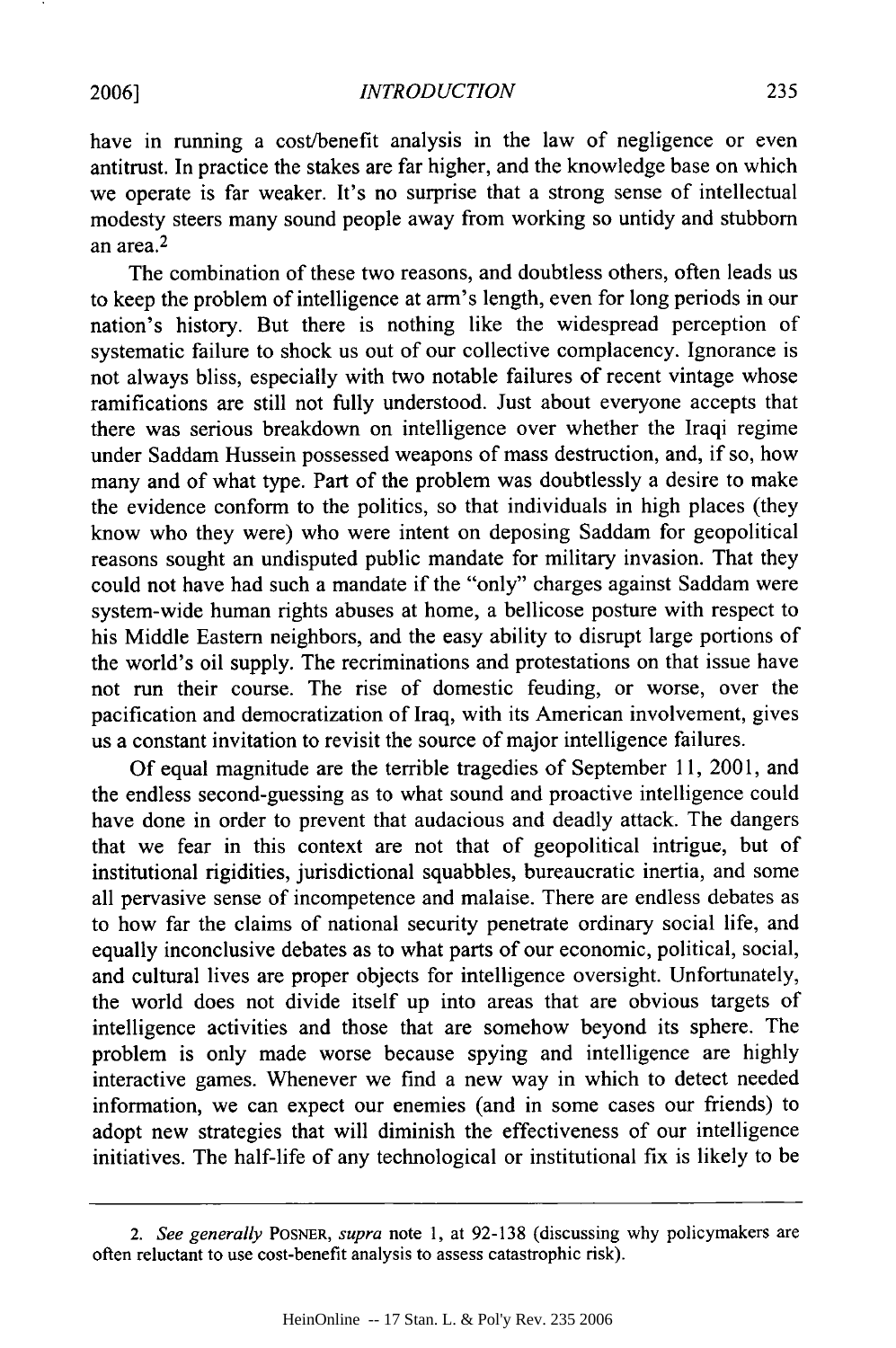quite short in so tumultuous an environment.

Once these issues come to a head, opinion leaders in the nation are no longer happy about our ignorance over matters of intelligence. Symposia, such as this one organized by the *Stanford Law and Policy Review,* count as a welcome response to the difficult problems that we face as a nation. In this brief introduction, I will not attempt to offer any systematic answer to the questions that our authors raise. But it is important to offer some taxonomy of the issues that they have raised for us.

The first class of such issues is *definitional.* Kristan Wheaton and Michael Beerbower take on this ticklish question with a frontal challenge to those who think that questions of national security can be placed into one box separate and apart from the full flow of information generated in all useful pursuits of life.<sup>3</sup> They see no obvious field limitations to the business of intelligence, which they treat as the ability to coordinate bits and pieces of information from, as they say, *all* available sources in order to keep pace with our enemies. The job of intelligence is connecting the dots: the more dots, the better.

Next there are the *institutional and structural* issues, which occupy the bulk of this volume. Broad definitions of intelligence, such as that which Wheaton and Beerbower champion, intend consciously to err on the side of inclusiveness. These definitions, however, also expand the available scope of the overall enterprise, and thus put greater strains on the institutions that have to gather, collate and interpret the cascades of information that government officials are now obliged to collect not only from the obvious suspects, but also from all sorts of institutions—banks, insurance companies, telecoms, libraries, you name it. Just how do we *structure* institutions in order to process that information? Many of our contributors take dead aim at different facets of these long-standing structural challenges. In dealing with the current situation, for example, Judge Patricia Wald, who served as a member of the President's Commission on the Intelligence Capabilities of the United States Regarding Weapons of Mass Destruction, discusses our intelligence failure in Iraq, much of which she chalks up to the confusion caused by the failure to create institutional safeguards needed to separate the intelligence analysts' role from the policymakers' function.4 To her, the problem has multiple dimensions, which she explores as she also discusses how the struggle over the appointment of John Bolton as our ambassador to the United Nations reflects broader concerns about the politicization of the intelligence process.

The structural theme of interest to Judge Wald, of course, does not arise only in our contemporary setting, so that there is an urgent need to put the

<sup>3.</sup> Kristan J. Wheaton & Michael T. Beerbower, *Towards a New Definition of Intelligence,* 17 STAN. L. & POL'Y REv. 319 (2006).

<sup>4.</sup> Patricia Wald, *Analysts and Policymnakers: A Confusion of Roles?,* 17 STAN. L. & POL'Y REv. 241 (2006).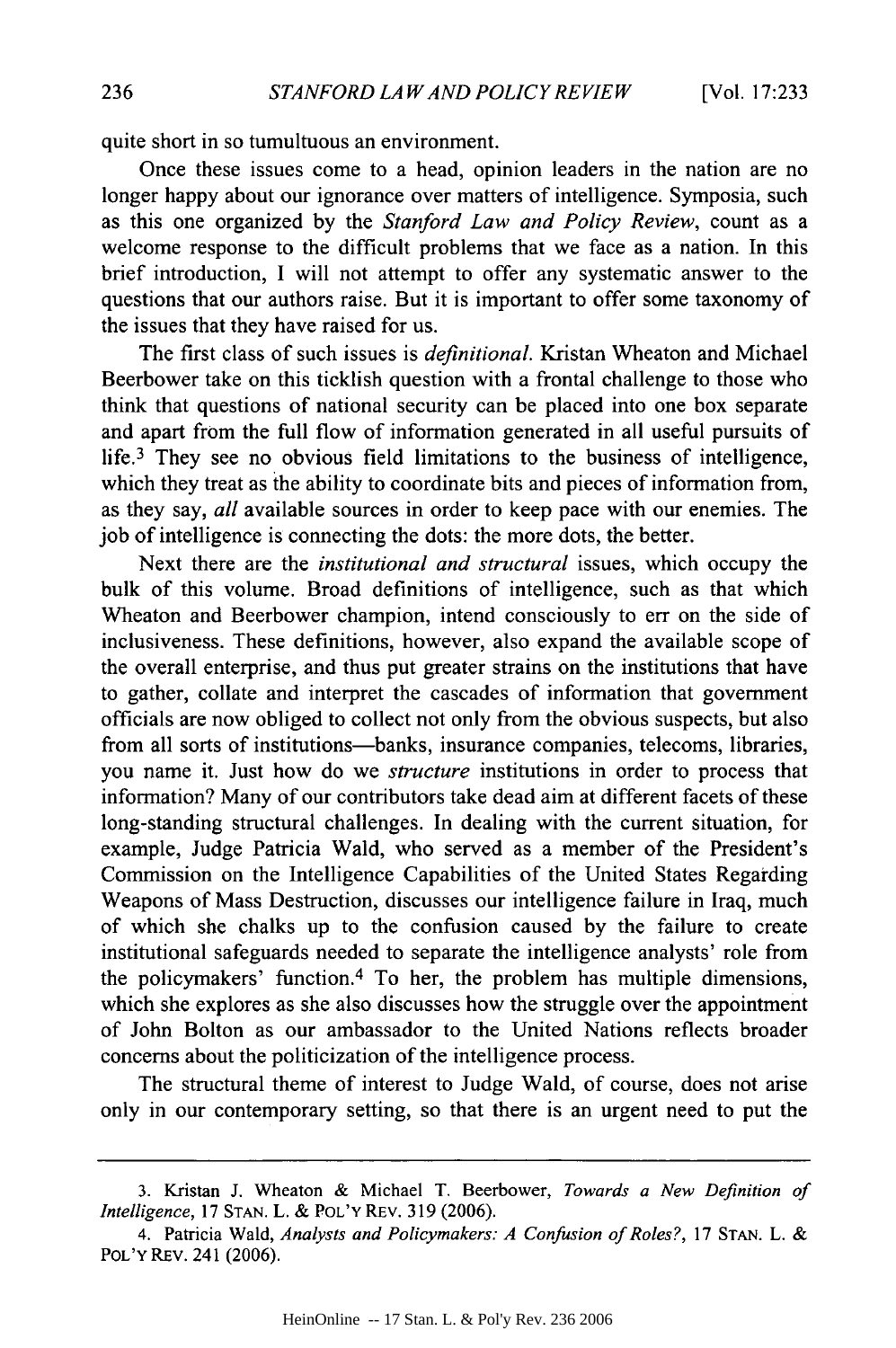*INTRODUCTION*

modem debates into historical perspective. Our system of divided government, which combines the principle of separation of powers with the related principle of checks and balances, has been a historical constant since the Founding period. While there has been much constitutional transformation of the power of the federal government to regulate economic issues, the structural divisions put in place by the Framers still exert a real influence in the distribution of responsibilities among the various branches of government, so that it is critical to keep some distance on these issues. Michael Warner takes on this historical challenge by offering us a set of parallels between two major legislative initiatives to bring order to our intelligence operations.<sup>5</sup> He starts with the National Security Act of 1947,<sup>6</sup> passed in the aftermath of World War II, and then tackles the more grandly named Intelligence Reform and Terrorism Prevention Act of 2004,<sup>7</sup> enacted in the wake of 9/11. He seeks to explore the institutional and cultural barriers that stand in the path of reform whether we deal with the monolithic threat of world communism on the one hand, or with the more elusive threats from the many hostile groups that operate, often separately and clandestinely, across the globe.

The contrasts between these two acts are also the subject of Martin Halstuk and Eric Easton's contribution,<sup>8</sup> which lauds the decision of the 2004 Reform Act to eliminate any categorical exemption of intelligence information from the requirements of The Freedom of Information Act, so that the CIA is no longer able to wholly insulate its activities from public scrutiny. The authors conclude that this reform is likely to help prevent repetition of the intelligence fiascos surrounding both the terrorist attacks of **9/11** and the WMD dispute in Iraq.

The Intelligence Reform Act of 2004 is also the more focused inquiry of Craig Lerner, who discusses parallels not across time, but across contemporary social institutions.<sup>9</sup> One common metaphor of much vogue in policymaking circles is the wall of separation, which need not be between church and state. Lerner focuses on the proper understanding of two familiar walls. The first, under the Sarbanes-Oxley Act of 2002,<sup>10</sup> seeks, broadly speaking, to build up that wall between top management and its audit committee. The second, which is a product of the Intelligence Reform Act of 2004, was intended to break down the many walls of separation that prevented the sharing of information

<sup>5.</sup> Michael Warner, *Legal Echoes: The Passages of the National Security Act of 1947* and the Intelligence Reform and Terrorism Prevention Act of 2004, 17 STAN. L. & POL'Y REv. 303 (2006).

<sup>6.</sup> National Security Act of 1947, ch. 343, 61 Stat. 495.

<sup>7.</sup> Pub. L. No. 108-458, 118 Stat. 3638.

<sup>8.</sup> Martin E. Halstuk & Eric B. Eaton, *Of Secrets and Spies: Strengthening the Public's Right to Know about the CIA,* 17 STAN. L. & POL'Y REv. 353 (2006).

<sup>9.</sup> Craig S. Lerner, *Calling a Truce in the Culture Wars: From Enron to the CIA,* 17 STAN. L. & POL'Y REv. 277 (2006).

<sup>10.</sup> Pub. L. No. 107-204, 116 Stat. 745.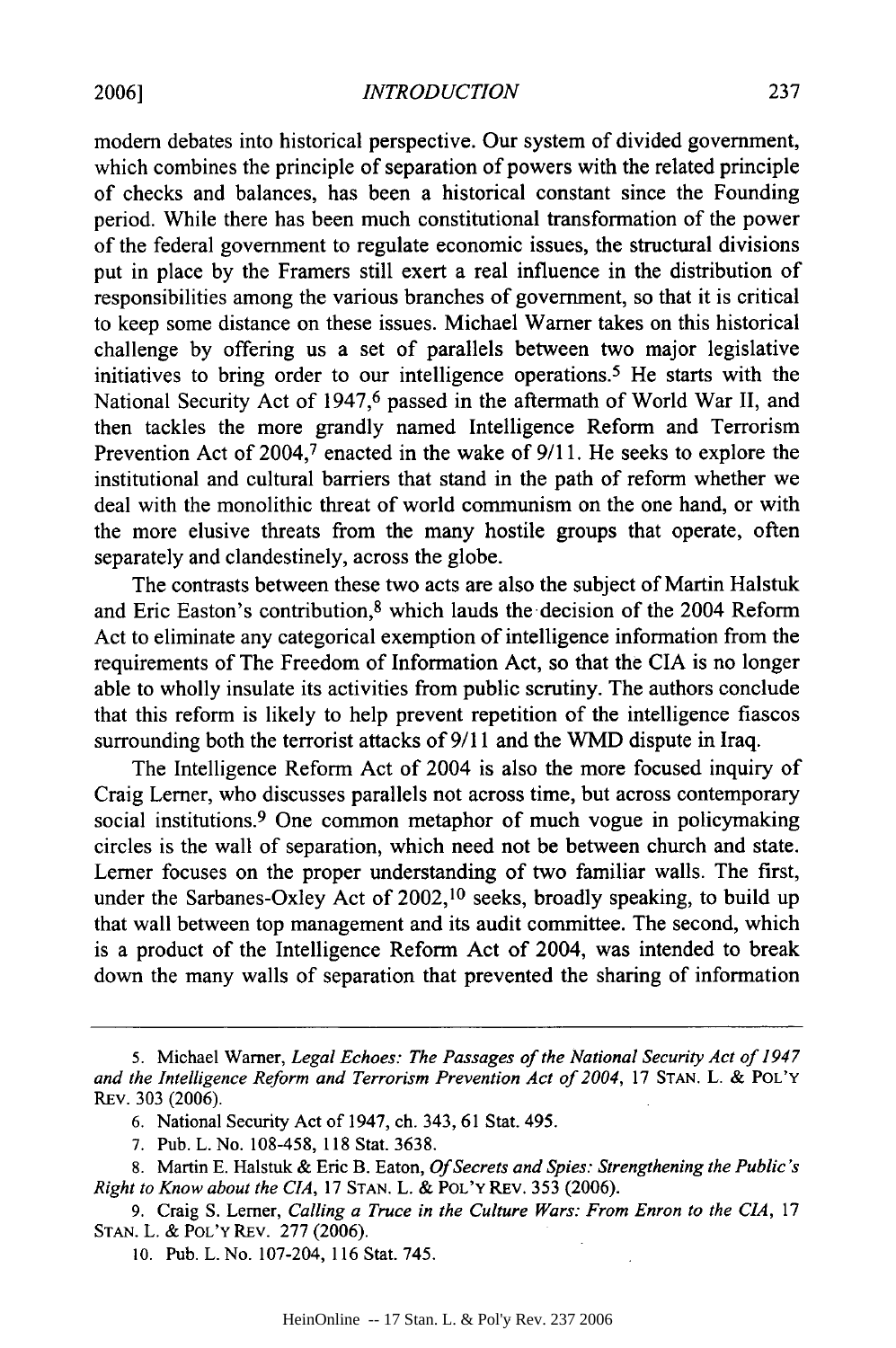within the intelligence community. Lemer's thesis is that both efforts at institutional reconstruction may be misguided. Sarbanes-Oxley represents the usual Washington conceit that it has better information about how individual firms should be constructed than does the market. In dealing with intelligence, however, the government is in the very different business of running its own shop, and in his view this congressional effort may well be a misguided effort to force feed changes that may be undermined by extensive bureaucratic inertia on the one hand, while at the same time removing some needed competition between agencies and exposing the whole integrated network to a greater danger of double agents.

His view, however, is far from uncontested. In his contribution to this volume, for example, David Kris takes the position that we are all better off, from the standpoint of both liberty and security, in taking down the FISA wall because the gains from cooperation dominate the other possible effects of the statute.<sup>11</sup> Information gains value when intelligence and law enforcement officials are permitted to compare notes, while the larger group of lawyers who watch over the process offer additional protections for civil liberties. The FISA wall is also the object of Dianne Piette and Jesselyn Radack's historical study of FISA, 12 which concludes that the current wall of separation was not built at, or shortly after, the passage of FISA in 1978, but developed out of political struggles that took place early in the Clinton administration. The authors also explain how the history of the FISA wall helps shed light on the current political struggles over the President's assertion of "inherent" executive authority to conduct searches independent of FISA.

The last theme of this material addresses the larger issue of how to run an intelligence system that respects our concerns with *civil liberties.* Once again the FISA wall of separation is the target of much discussion, because of its implications for the privacy rights of ordinary citizens, and the operation of the criminal justice system. In dealing with these issues, all commentators recognize the need for balance between the claims of liberty and security, but often differ (as on so many issues) among themselves as to where the balance should be drawn. The basic theme is set out by Senator Ron Wyden and his coauthors who insist that however real the conflict, the United States possesses the people, determination and ingenuity that will allow us to honor each concern without seriously compromising the other.<sup>13</sup> A more cautious note, perhaps, is sounded by both Fred Manget and Stephen Schulhofer. Schulhofer

**<sup>11.</sup>** David S. Kris, *The Rise and Fall of the FISA Wall,* 17 STAN. L. & POL'Y REv. 487 (2006).

<sup>12.</sup> Dianne Piette & Jesselyn Radack, *Piercing the "Historical Mists" of FISA: The Real Story Behind the People and Events Leading to the Passage of the Foreign Intelligence Surveillance Act and the Creation of the "Wall",* 17 STAN. L. & POL'Y REv. 437 (2006).

<sup>13.</sup> Ron Wyden et al., *Law and Policy Efforts to Balance Security, Privacy and Civil Liberties in Post-9/1 America,* 17 STAN. L. & POL'Y REv. 331 (2006).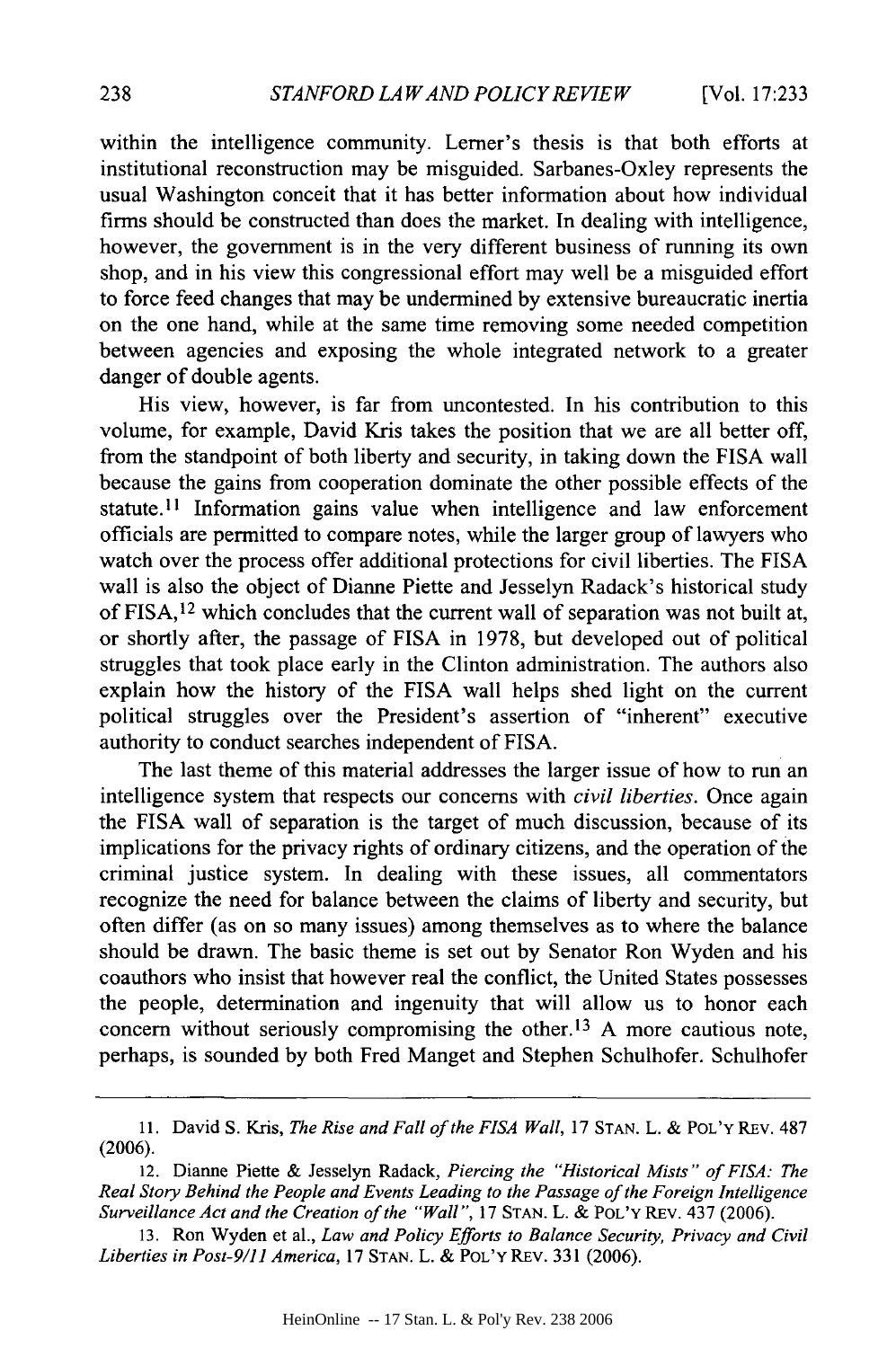argues that the appropriate balance has not been well struck in connection with some key provisions of the USA PATRIOT Act<sup>14</sup> (Patriot Act) renewal, <sup>15</sup> including those which provided extensive, if not unlimited, powers of government to require the production of records from such institutions as libraries, political action groups, and charitable organizations.<sup>16</sup> Manget attacks this same theme from a somewhat different angle noting the genuine problems that occur in trying to reconcile the imperatives of a silent and nimble intelligence apparatus with the needs for our traditional criminal law process that supplies slow and public deliberative procedures to those charged with serious crimes.<sup>17</sup> In his view, the difficulties arise not solely when the government is pressed to bring criminal charges against individuals held in captivity as a security risk, but also in those cases in which members of the intelligence community are subjected to serious criminal investigations that can interfere with operations and sap morale even if no official charges are brought.

Finally, Tom Lininger argues that state bar associations have an important role to play in preventing federal law enforcement officials from abusing the surveillance powers granted to them by the Patriot Act.<sup>18</sup> According to Lininger, the 1998 McDade Amendment<sup>19</sup> subjects federal prosecutors to the ethical rules of state bar associations. He calls for an amendment of state ethics codes to permit bar associations to sanction federal prosecutors who direct or authorize surveillance activities that violate people's civil liberties.

In a short introduction, I shall not even attempt to hint at my views on this cluster of issues, which are on most issues very much a work-in-progress. As a committed defender of limited government in the classical liberal tradition, there are many areas of human life in which I would like to keep the government at bay. I see little or no reason for state regulation of employment contracts for example, and I cautiously accept only limited forms of land planning. But neither of those strategies works here, for try as one might, intelligence is a legitimate government function-assuming that we have any government at all. At this point, I have no particular point of privilege over the rest of the pack in promoting small government solutions. Like everyone else I

14. Uniting and Strengthening America by Providing Appropriate Tools Required to Intercept and Obstruct Terrorism Act (USA PATRIOT Act) of 2001, Pub. L. No. 107-56, 115 Stat. 272 (codified in scattered sections of the U.S.C.).

**<sup>15.</sup>** USA Patriot Improvement and Reauthorization Act, Pub. L. No. 109-177, 120 Stat. 192 (2006).

<sup>16.</sup> Stephen J. Schulhofer, *The New World of Foreign-Intelligence Surveillance,* **17 STAN.** L. & POL'Y REV. 531 (2006).

<sup>17.</sup> Fred F. Manget, *Intelligence and the Criminal Law System,* 17 **STAN.** L. & POL'Y REv. 415 (2006).

<sup>18.</sup> Tom Lininger, *Federalism and Antiterrorism Investigations,* 17 **STAN.** L. & POL'Y REv. 391 (2006).

<sup>19.</sup> Pub. L. No. 105-277, 112 Stat. 2681 (1998) (codified in relevant part at 28 U.S.C.A. § 530B).